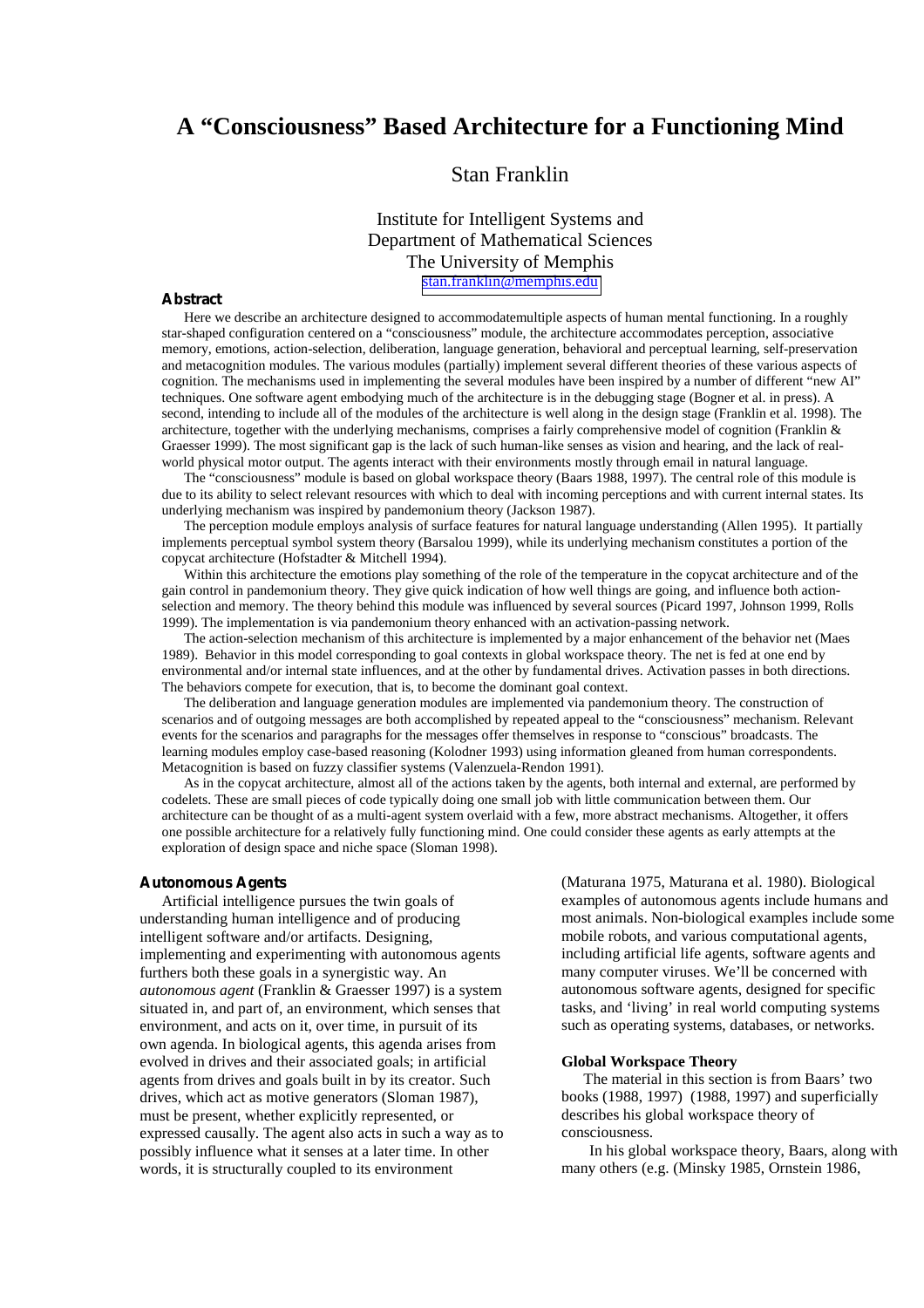Edelman 1987)) , postulates that human cognition is implemented by a multitude of relatively small, special purpose processes, almost always unconscious. (It's a multiagent system.) Communication between them is rare and over a narrow bandwidth. Coalitions of such processes find their way into a global workspace (and into consciousness). This limited capacity workspace serves to broadcast the message of the coalition to all the unconscious processors, in order to recruit other processors to join in handling the current novel situation, or in solving the current problem. Thus consciousness in this theory allows us to deal with novelty or problematic situations that can't be dealt with efficiently, or at all, by habituated unconscious processes. In particular, it provides access to appropriately useful resources, thereby solving the relevance problem.

 All this takes place under the auspices of contexts: goal contexts, perceptual contexts, conceptual contexts, and/or cultural contexts. Baars uses goal hierarchies, dominant goal contexts, a dominant goal hierarchy, dominant context hierarchies, and lower level context hierarchies. Each context is, itself a coalition of processes. Though contexts are typically unconscious, they strongly influence conscious processes.

Baars postulates that learning results simply from conscious attention, that is, that consciousness is sufficient for learning. There's much more to the theory, including attention, action selection, emotion, voluntary action, metacognition and a sense of self. I think of it as a high level theory of cognition.

# **"Conscious" Software Agents**

A "conscious" software agent is defined to be an autonomous software agent that implements global workspace theory. (No claim of sentience is being made.) I believe that conscious software agents have the potential to play a synergistic role in both cognitive theory and intelligent software. Minds can be viewed as control structures for autonomous agents (Franklin 1995). A theory of mind constrains the design of a "conscious" agent that implements that theory. While a theory is typically abstract and only broadly sketches an architecture, an implemented computational design provides a fully articulated architecture and a complete set of mechanisms. This architecture and set of mechanisms provides a richer, more concrete, and more decisive theory. Moreover, every design decision taken during an implementation furnishes a hypothesis about how human minds work. These hypotheses may motivate experiments with humans and other forms of empirical tests. Conversely, the results of such experiments motivate corresponding modifications of the architecture and mechanisms of the cognitive agent. In this way, the concepts and methodologies of cognitive science and of computer science will work synergistically to enhance our understanding of mechanisms of mind (Franklin 1997).

## **"Conscious" Mattie**

"Conscious" Mattie (CMattie) is a "conscious" clerical

software agent (McCauley & Franklin 1998, Ramamurthy et al. 1998, Zhang et al. 1998, Bogner et al. in press) . She composes and emails out weekly seminar announcements, having communicated by email with seminar organizers and announcement recipients in natural language. She maintains her mailing list, reminds organizers who are late with their information, and warns of space and time conflicts. There is no human involvement other than these email messages. CMattie's cognitive modules include perception, learning, action selection, associative memory, "consciousness," emotion and metacognition. Her emotions influence her action selection. Her mechanisms include variants and/or extensions of Maes' behavior nets (1989) , Hofstadter and Mitchell's Copycat architecture (1994) , Jackson's pandemonium theory (1987), Kanerva's sparse distributed memory (1988) , and Holland's classifier systems (Holland 1986) .

#### **IDA**

IDA (Intelligent Distribution Agent) is a "conscious" software agent being developed for the US Navy (Franklin et al. 1998) . At the end of each sailor's tour of duty, he or she is assigned to a new billet. This assignment process is called distribution. The Navy employs some 200 people, called detailers, full time to effect these new assignments. IDA's task is to facilitate this process, by playing the role of detailer. Designing IDA presents both communication problems, and action selection problems involving constraint satisfaction. She must communicate with sailors via email and in natural language, understanding the content and producing life-like responses. Sometimes she will initiate conversations. She must access a number of databases, again understanding the content. She must see that the Navy's needs are satisfied, for example, the required number of sonar technicians on a destroyer with the required types of training. In doing so she must adhere to some ninety policies. She must hold down moving costs. And, she must cater to the needs and desires of the sailor as well as is possible. This includes negotiating with the sailor via an email correspondence in natural language. Finally, she must write the orders and start them on the way to the sailor. IDA's architecture and mechanisms are largely modeled after those of CMattie, though more complex. In particular, IDA will require improvised language generation where for CMattie scripted language generation sufficed. Also IDA will need deliberative reasoning in the service of action selection, where CMattie was able to do without. Her emotions will be involved in both of these.

# **"Conscious" Software Architecture and Mechanisms**

In both the CMattie and IDA architectures the processors postulated by global workspace theory are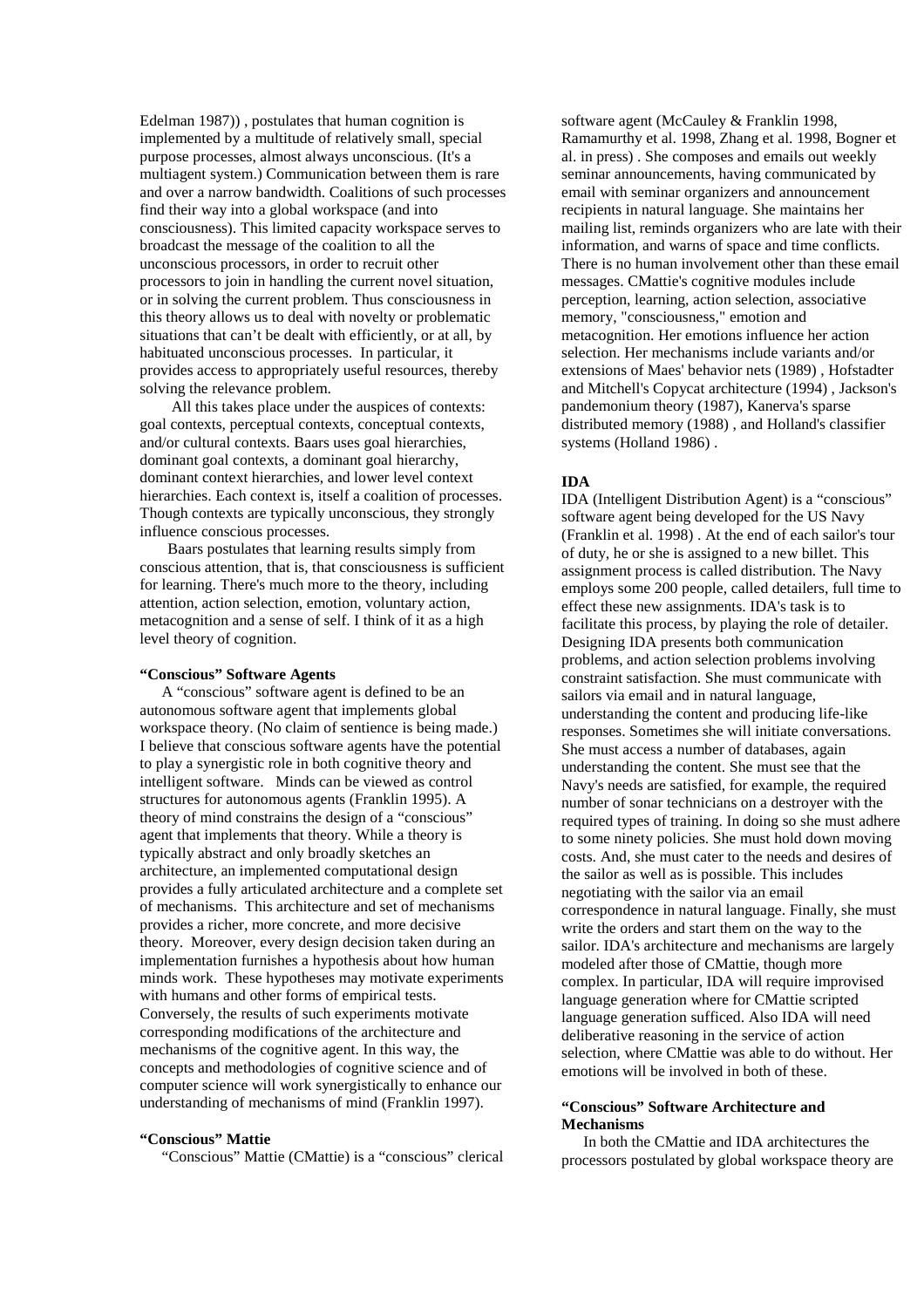implemented by codelets, small pieces of code. These are specialized for some simple task and often play the role of demon waiting for appropriate condition under which to act. The apparatus for producing "consciousness" consists of a coalition manager, a spotlight controller, a broadcast manager, and a collection of attention codelets who recognize novel or problematic situations (Bogner 1999, Bogner et al. in press). Each attention codelet keeps a watchful eye out for some particular situation to occur that might call for "conscious" intervention. Upon encountering such a situation, the appropriate attention codelet will be associated with the small number of codelets that carry the information describing the situation. This association should lead to the collection of this small number of codelets, together with the attention codelet that collected them, becoming a coalition. Codelets also have activations. The attention codelet increases its activation in order that the coalition might compete for "consciousness" if one is formed.

In CMattie and IDA the coalition manager is responsible for forming and tracking coalitions of codelets. Such coalitions are initiated on the basis of the mutual associations between the member codelets. At any given time, one of these coalitions finds it way to "consciousness," chosen by the spotlight controller, who picks the coalition with the highest average activation among its member codelets. Global workspace theory calls for the contents of "consciousness" to be broadcast to each of the codelets. The broadcast manager accomplishes this.

Both CMattie and IDA depend on a behavior net (Maes 1989) for high-level action selection in the service of built-in drives. Each has several distinct drives operating in parallel. These drives vary in urgency as time passes and the environment changes. Behaviors are typically mid-level actions, many depending on several codelets for their execution. A behavior net is composed of behaviors and their various links. A behavior looks very much like a production rule, having preconditions as well as additions and deletions. A behavior is distinguished from a production rule by the presence of an activation, a number indicating some kind of strength level. Each behavior occupies a node in a digraph (directed graph). The three types of links of the digraph are completely determined by the behaviors. If a behavior X will add a proposition b, which is on behavior Y's precondition list, then put a successor link from X to Y. There may be several such propositions resulting in several links between the same nodes. Next, whenever you put in a successor going one way, put a predecessor link going the other. Finally, suppose you have a proposition m on behavior Y's delete list that is also a precondition for behavior X. In such a case, draw a conflictor link from X to Y, which is to be inhibitory rather than excitatory.

As in connectionist models, this digraph spreads activation. The activation comes from activation stored in the behaviors themselves, from the environment, from drives, and from internal states. The environment awards activation to a behavior for each of its true preconditions. The more relevant it is to the current situation, the more

activation it's going to receive from the environment. This source of activation tends to make the system opportunistic. Each drive awards activation to every behavior that, by being active, will satisfy that drive. This source of activation tends to make the system goal directed. Certain internal states of the agent can also send activation to the behavior net. This activation, for example, might come from a coalition of codelets responding to a "conscious" broadcast. Finally, activation spreads from behavior to behavior along links. Along successor links, one behavior strengthens those behaviors whose preconditions it can help fulfill by sending them activation. Along predecessor links, one behavior strengthens any other behavior whose add list fulfills one of its own preconditions. A behavior sends inhibition along a conflictor link to any other behavior that can delete one of its true preconditions, thereby weakening it. Every conflictor link is inhibitory. Call a behavior *executable* if all of its preconditions are satisfied. To be acted upon a behavior must be executable, must have activation over threshold, and must have the highest such activation. Behavior nets produce flexible, tunable action selection for these agents.

Action selection via behavior net suffices for CMattie due to her relatively constrained domain. IDA's domain is much more complex, and requires deliberation in the sense of creating possible scenarios, partial plans of actions, and choosing between them. For example, suppose IDA is considering a sailor and several possible jobs, all seemingly suitable. She must construct a scenario for each of these possible billets. In each scenario the sailor leaves his or her current position during a certain time interval, spends a specified length of time on leave, possibly reports to a training facility on a certain date, and arrives at the new billet with in a given time frame. Such scenarios are valued on how well they fit the temporal constraints and on moving and training costs.

Scenarios are composed of scenes. IDA's scenes are organized around events. Each scene may require objects, actors, concepts, relations, and schema represented by frames. They are constructed in a computational workspace corresponding to working memory in humans. We use Barsalou's perceptual symbol systems as a guide (1999). The perceptual/conceptual knowledge base of this agent takes the form of a semantic net with activation called the slipnet. The name is taken from the Copycat architecture that employs a similar construct (Hofstadter & Mitchell 1994). Nodes of the slipnet constitute the agent's perceptual symbols. Pieces of the slipnet containing nodes and links, together with codelets whose task it is to copy the piece to working memory constitute Barsalou's perceptual symbol simulators. These perceptual symbols are used to construct scenes in working memory. The scenes are strung together to form scenarios. The work is done by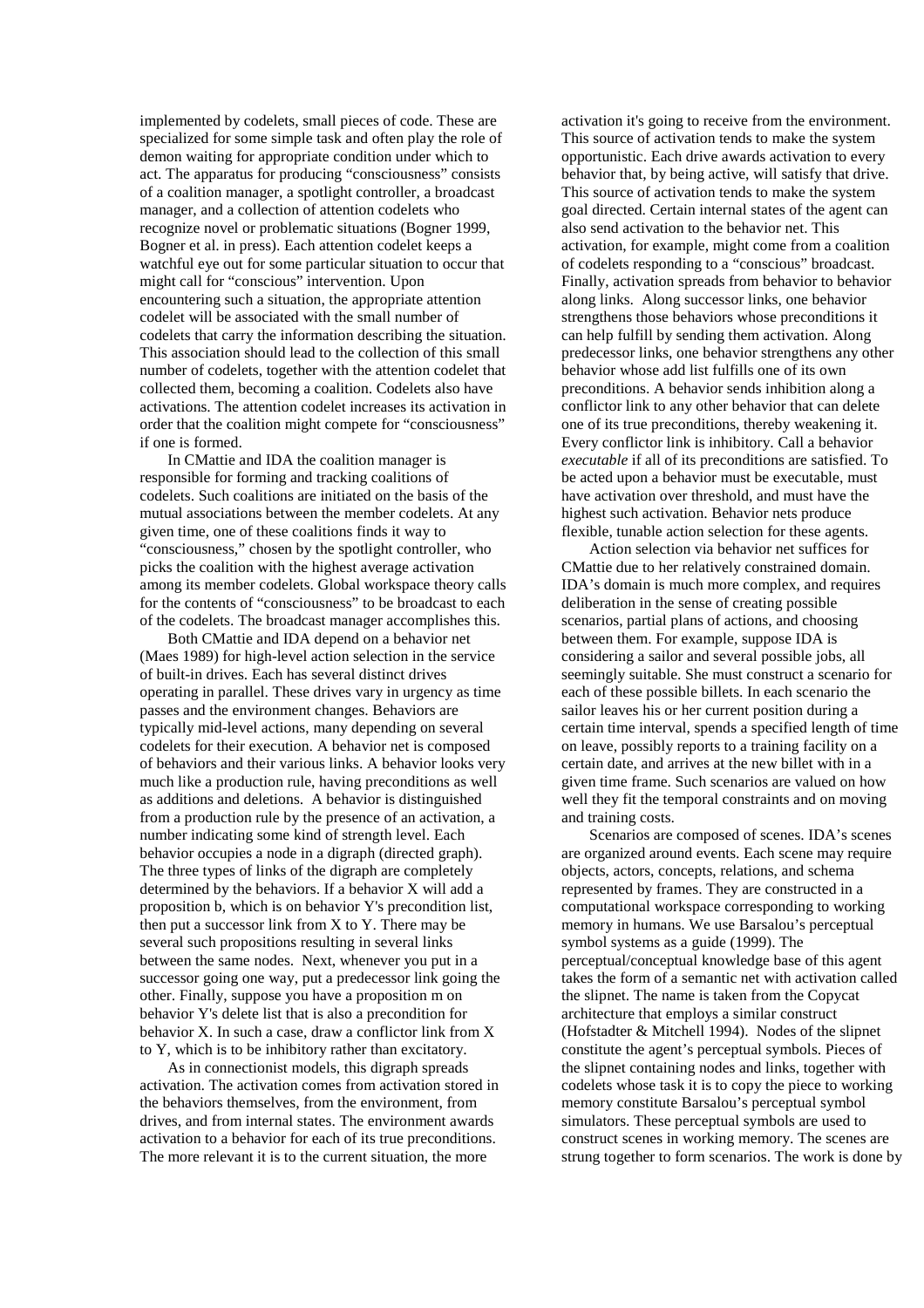deliberation codelets. Evaluation of scenarios is also done by codelets.

Deliberation, as in humans, is mediated by the "consciousness" mechanism. Imagine IDA in the context of a behavior stream whose goal is to select a billet for a particular sailor. Perhaps a behavior executes to read appropriate items from the sailor's personnel database record. Then, possibly, comes a behavior to locate the currently available job requisitions. Next might be a behavior that runs information concerning each billet and that sailor through IDA's constraint satisfaction module, producing a small number of candidate billets. Finally a deliberation behavior may be executed that sends deliberation codelets to working memory together with codelets carrying billet information. A particular billet's codelets wins its way into "consciousness." Scenario building codelets respond to the broadcast and begin creating scenes. This scenario building process, again as in humans, has both it's "unconscious" and its "conscious" activities. Eventually scenarios are created and evaluated for each candidate billet and one of them is chosen. Thus we have behavior control via deliberation.

Deliberation is also used in IDA to implement voluntary action in the form of William James' ideomotor theory as prescribed by global workspace theory. Suppose scenarios have been constructed for several of the more suitable jobs. An attention codelet spots one that it likes, possibly due to this codelets predilection for low moving costs. The act of bring these candidate to consciousness serves to propose it. This is James' idea popping into mind. If now other attention codelet brings an objection to conscious or proposes a different job. A codelet assigned the particular task of deciding will conclude, after a suitable time having passed, that the proposed job will be offered and starts the process by which it will be so marked in working memory. Objections and proposals can continue to come to consciousness, but the patience of the deciding codelet dampens as time passes. Several jobs may be chosen with this process.

IDA's language generation module follows the same back and forth to "consciousness" routine. For example, in composing a message offering a sailor a choice of two billets, an attention codelet would bring to "consciousness" the information that this type of message was to be composed and the sailor's name, pay grade and job description. After the "conscious" broadcast and the involvement of the behavior net as described above, a script containing the salutation appropriate to a sailor of that pay grade and job description would be written to the working memory. Another attention codelet would bring this salutation to "consciousness" along with the number of jobs to be offered. The same process would result in an appropriate introductory script being written below the salutation. Continuing in this manner filled in scripts describing the jobs would be written and the message closed. Note that different jobs may require quite different scripts. The appeal to "consciousness" results in some version of a correct script being written.

The mediation by the "consciousness" mechanism, as

described in the previous paragraphs is characteristic of IDA. The principle is that she should use "consciousness" whenever a human detailer would be conscious in the same situation. For example, IDA could readily recover all the needed items from a sailor's personnel record unconsciously with a single behavior stream. But, a human detailer would be conscious of each item individually. Hence, according to our principle, so must IDA be "conscious" of each retrieved personnel data item.

These agents are also intended to learn in several different ways. In addition to learning via associative memory as described above, IDA also learns via Hebbian temporal association. Codelets that come to "consciousness" simultaneously increase there associations. The same is true to a lessor extent when they are simply active together. Recall that these associations provide the basis coalition formation. Other forms of learning include chunking, episodic memory, perceptual learning, behavioral learning and metacognitive learning. The chunking manager gathers highly associated coalitions of codelets in to a single "super" codelet in the manner of concept demons from pandemonium theory (Jackson 1987) , or of chunking in SOAR (Laird et al. 1987). IDA's episodic memory is cased based in order to be useful to the perceptual and behavior modules that will learn new concepts (Ramamurthy et al. 1998), and new behaviors (Negatu & Franklin 1999) from interactions with human detailers. For example, CMattie might learn about a new piece of sonar equipment and the behaviors appropriate to it. Metacognitive learning employs fuzzy classifier systems (Valenzuela-Rendon 1991).

# **Conclusions**

Here I hope to have described an architecture capable of implementing many human cognitive functions within the domain of a human information agent. I'd hesitate to claim that this architecture, as is, is fully functioning by human standards. It lacks, for instance, the typical human senses of vision, olfaction, audition, etc. Its contact with the world is only through text. These only the most rudimentary sensory fusion by the agents. They lack selves, and the ability to report internal events. There's much work left to be done.

### **Acknowledgements**

This research was supported in part by ONR grant N00014-98-1-0332, and was produced with essential contributions from the Conscious Software Research Group including Art Graesser, Satish Ambati, Ashraf Anwar, Myles Bogner, Arpad Kelemen, Ravikumar Kondadadi, Irina Makkaveeva, Lee McCauley, Aregahegn Negatu, Hongjun Song, Allexei Stoliartchouk, Uma Ramamurthy, and Zhaohua Zhang.